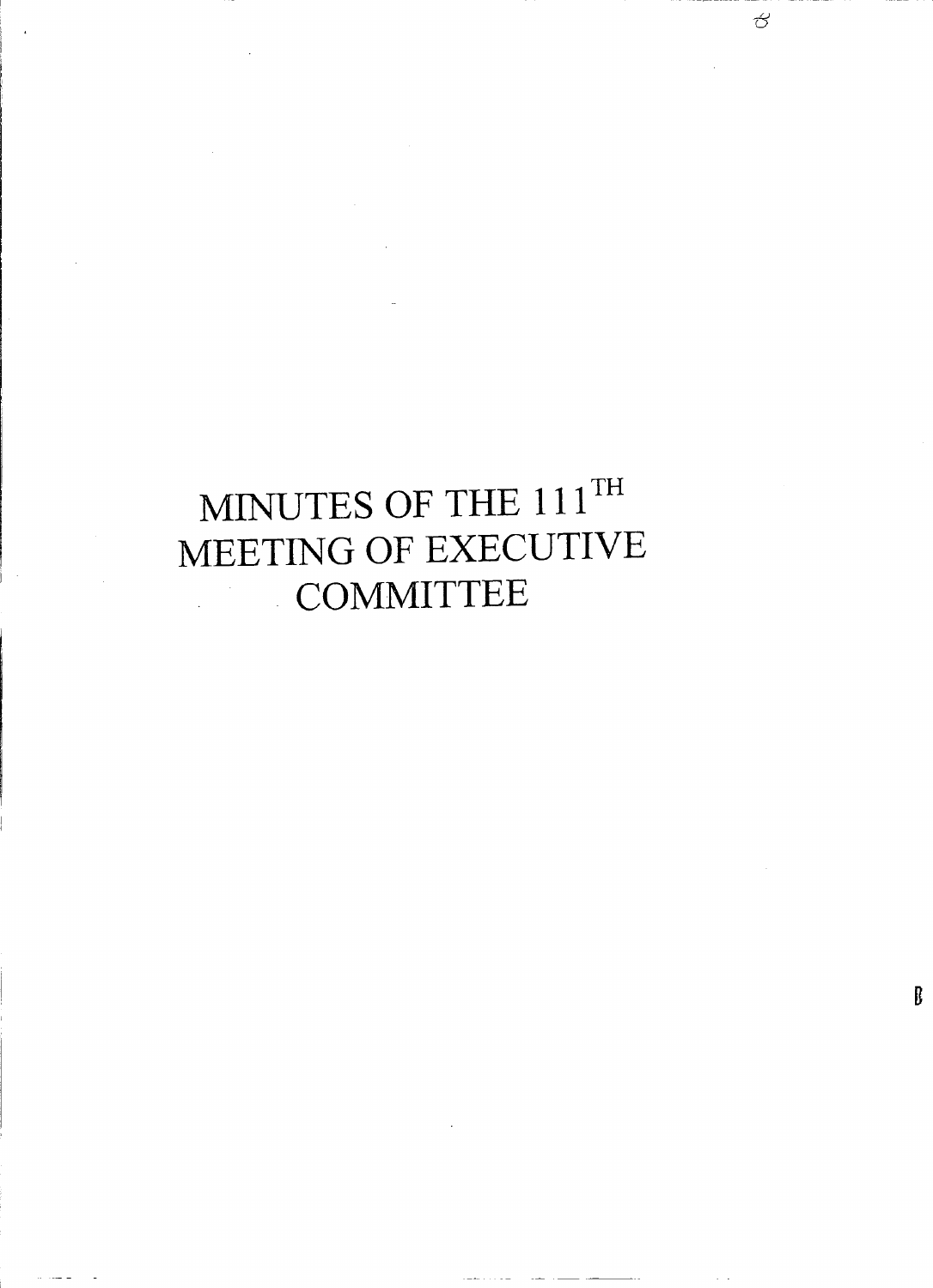# FEDERAL GOVERNMENT EMPLOYEES HOUSING FOUNDATION 10-MAUVE AREA G-10/4, ISLAMABAD ನಿಯರ್

# Subject:- MINUTES OF 111<sup>TH</sup> MEETING OF THE EXECUTIVE<br>COMMITTEE / BOARD OF DIRECTORS OF FEDERAL COMMITTEE / BOARD OF DIRECTORS OF FEDERAL GOVERNMENT EMPLOYEES HOUSING FOUNDATION HELD ON 26-05-2010

The 111th meeting of the Executive Committee *I* Board of Directors of FGE Housing Foundation was held on 26-05-2010 at 1.1.00 a.m in the Committee Room of Federal government Employees' Housing Foundation, . . Islamabad. The meeting was chaired by Raja Muhammad Abbas, Secretary / Chief Executive FGE Housing Foundation, Islamabad. The list of participants is annexed. The proceedings of the meeting commenced with the recitation from Holy Quran.

2. In the opening remarks, the Chief Executive stated that the working paper of Item-1 did not completely disseminate the background for calling paper of Item-1 did not completely disseminate the background for calling<br>Expression of Interest proposals for new schemes. He stated that whole process was initiated as no land was being provided by CDA since 2005. Land providers *I* JV companies were approaching individually for provision of land to Housing Foundafion. He *also* underlined the fact that more than 18000 government employees were registered through Membership Drive for provision of plots *I* apartments by the Housing Foundation and immediate steps were required to be taken for provision of the housing facilities to the Federal Government employees same. The chair appreciated the criteria adopted for evaluation of the proposals. The Joint Secretary Cabinet apprised the committee that the evaluation criteria was in line with the defined parameters by CDA for zoning regulations in Zone-IV.

 $\zeta_0 \to \zeta$ 

# Item 1 Expressions of Interest (EOI) for JVs

3. The committee was of the view that the proper JV agreement be drafted covering all the aspects to avoid litigation in future projects. The FA, ./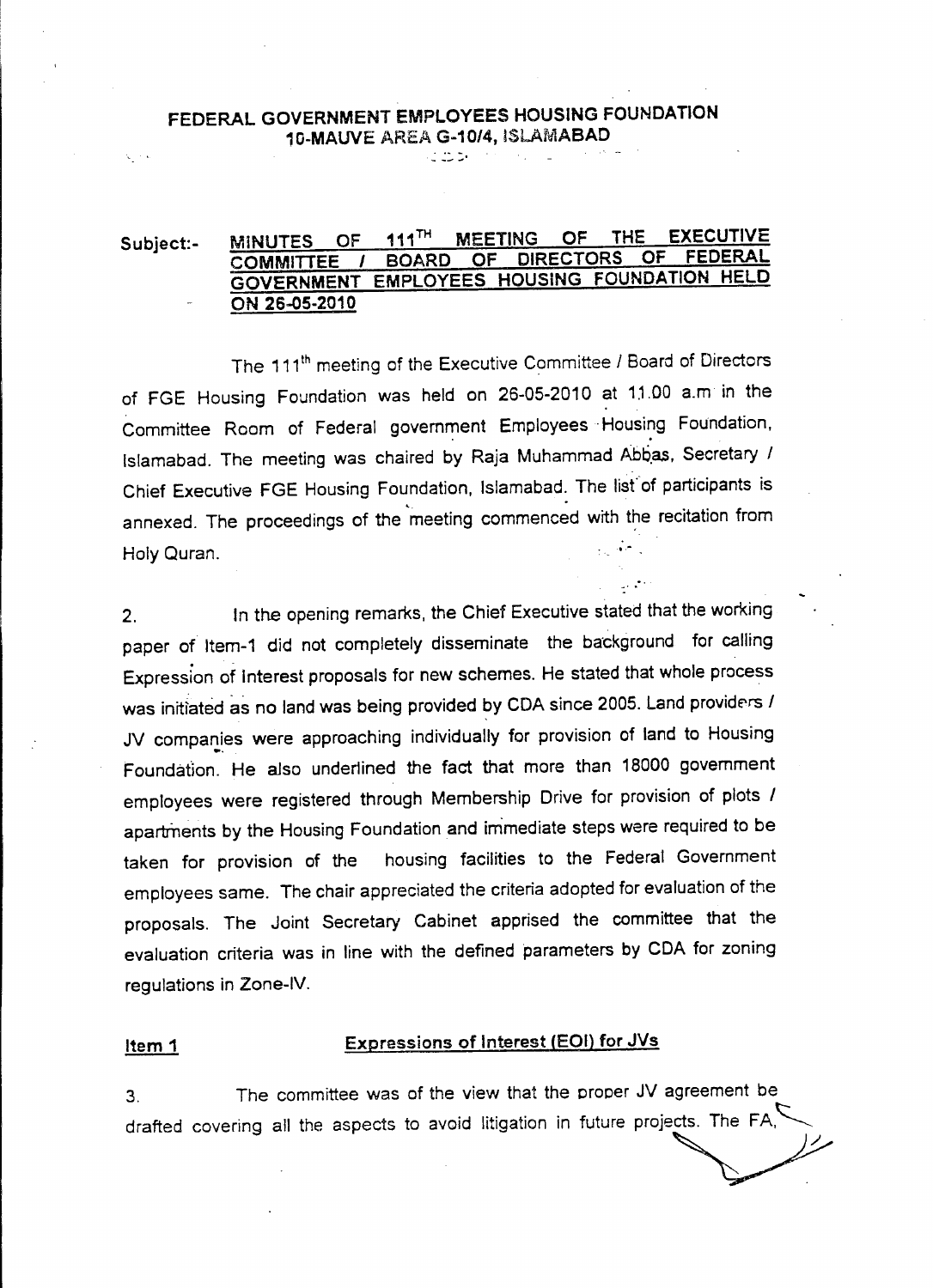Works observed that PPRA clarification regarding the said criteria may be obtained as the same may not be in consonance with PPRA requlations.

4. The committee noted that evaluation criteria was in line with the parameters advertised in the news papers through expression of interests (EOI), on the basis of which interested parties have submitted their Expression of Interest in response. Further, clarifications were also obtained through correspondence regarding details missing in the EOI proposals, hence, any further clarification from PPRA was not necessary.

5. The Committee decided to only consider the proposals which followed the key parameters listed in the (EOI) advertisement. The Chief Executive also directed that clarifications (if any) from the' parties be obtained and sites be visited for technical evaluation within a fortnight. The committee short listed the following proposals for detailed evaluation and directed for submission of complete report and presentation before the Executive Committee in its next meeting to be held in June. The following proposals were shortlisted by the Executive Committee:

#### Islamabad

Mr. Abdul Jabbar Satti, for Madza Kirpa, Lehtrar Road, Islamabad.

ii. • ..

i.

Mr. Muhammad Gulistan Abbasi, for Mouza Sobari, Zone-IV, Islamabad .

1'.

D.

- iii. . Mr. M. Saleem, Chief Executive, MIs Diyan (Pvt) Ltd, Islamabad, for apartments at Lohi Sher, Zone-V, Islamabad.
- iv. Mr. Amir Shahzad Khan, MIs Land Linkers, for apartments at Sector E-11, Islamabad.
- v. Chaudhry Mehdi Khan, for apartments at. Mouza Sihala, Zone-V, Islamabad.
- vi. Mr. Arif Zia Ansari, for Mouza Mangal at Angoori Road, Distt. Rawalpindi.
- vii. Mr. Israr Afzal, M/s Prestige JV, for Mouza Bajnial and Kat Rawalpindi.

2  $\sim$   $\sim$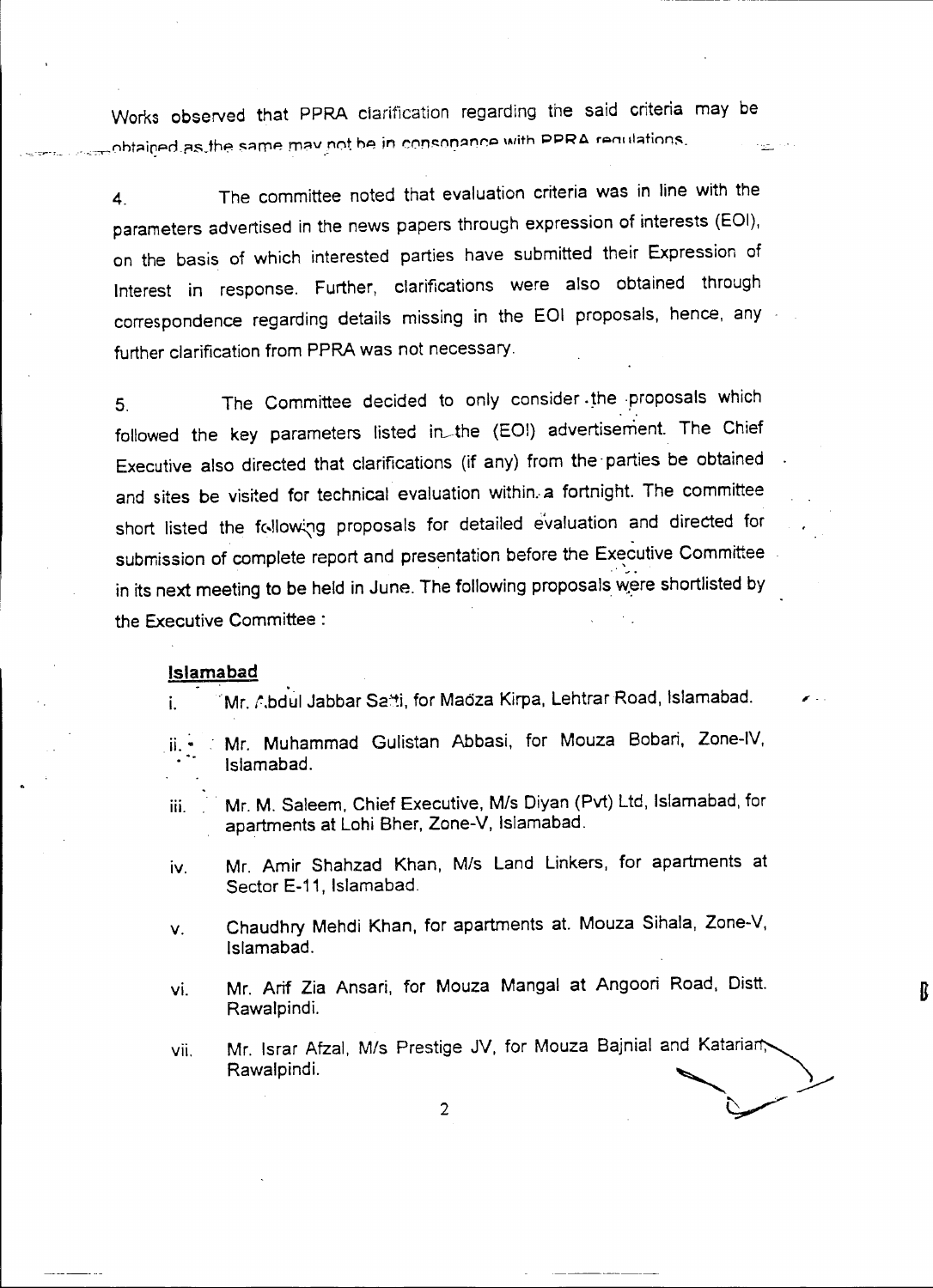### **Lahore**

-:: ... *- • \_.".i,*

Dr. M. Iqbal, for scheme at Lahore. **Yili.**

- ix. Mr. Hafeez Alam, for scheme near Shoukat Khanum Hospital, WAPDA Town, Lahore.
- X. Mr. Ahmed Bilal, for apartments at Raiwind Road, Lahore.

## Karachi

- xi. Haji Haroon, for apartments, near Orangi Township, Karachi.
- xii. M/s Omema Construction (Pvt) Ltd. For apartments near Taiser Town, Northern bypass, Karachi.

.-"..

 $\mathcal{L}_{\mathcal{L}}$ 

R

6. The Committee also directed that evaluation committee should hold review meeting and evaluate the following three proposals which were received late owing to confusion in cut-off date being advertised late as corrigendum and to present the detailed evaluation in the next meeting of the Executive Committee alongwith the other short-listed proposals:

> Mr. Tanvir Hassan Khan for scheme at Nawan Killi, Quetta. ...•.

Mr. Qasim Gichki, MIs MHG Mir Habib Ullah Gichki, for West Bay Town, Gawadar.

iii. - **.•..**

i.

ii.

Maj. ( R) Saeed Ullah Khan Niazi, for Mouza Sobri, Zone-IV, Islamabad.

7. The Chief Executive directed that the detailed presentation covering detailed evaluation and including aspects such as location, site plan, expected development cost, utilities provision etc. of all the short listed proposals with salient features to be presented in the next meeting of the Executive Committee.

Item 2 Confirmation of the minutes of 110<sup>th</sup> Executive Committee / Board of Directors meeting

8. The committee unanimously approved the minutes of 110 meeting except oara 11 *(item* 2) of minutes which was deferred. 3 . ./